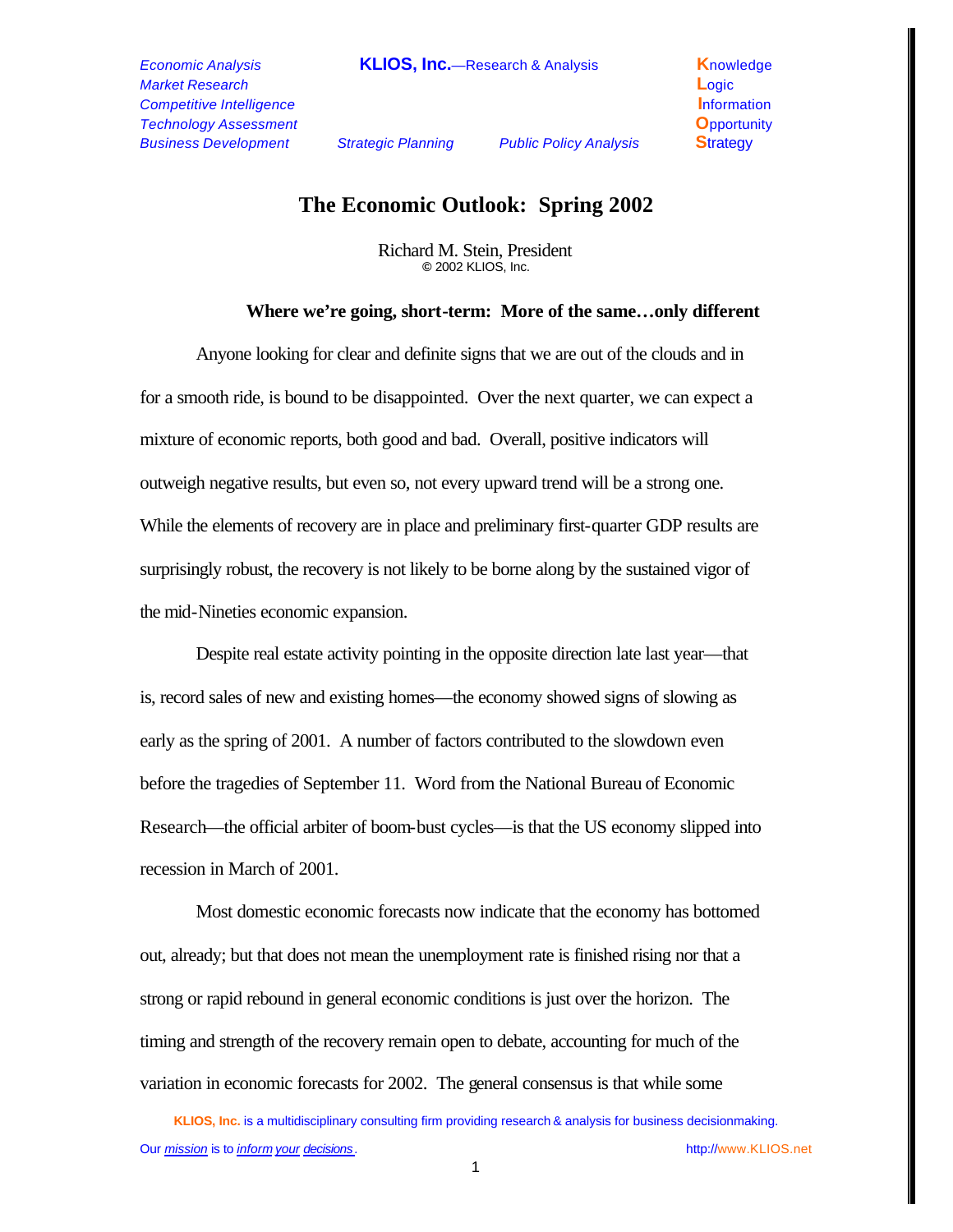*Market Research* **L**ogic *Competitive Intelligence* **Information Information** *Technology Assessment* **O**pportunity *Business Development Strategic Planning Public Policy Analysis* **S**trategy

*Economic Analysis* **KLIOS, Inc.**—Research & Analysis **K**nowledge

indicators will turn positive well in advance—as has already occurred—it will not "feel" like a recovery until the second half of the year. Some of the most pessimistic economic forecasts, especially those from abroad, even doubt that recovery will be solid by then.

### **Concern about consumers**

This economic slowdown was led by the business sector, where reduced output and inventories translated into a sharp increase in unemployment over the second half of 2001. In contrast, consumer activity remained strong, the result of lower interest rates, promotional financing for autos<sup>1</sup>, cuts in energy prices<sup>2</sup> and tax breaks. As a result of that combination, household disposable income did not take the early hit that was anticipated from rising unemployment. Furthermore, consumers have shown a propensity to save less and to borrow more during the past year, thereby contributing even more to the national spending spree. Since consumer and household activity are such a big part of the economy, accounting for more than two-thirds of GDP, the future psyche and spending habits of that sector are of great concern. So far, consumer confidence has shown remarkable resilience.

At some time in the future, high debt-to-income ratios, as well as a slowdown in housing activity, will create a braking effect on consumer spending. With the business sector poised for a moderate, rather than all-out recovery, the consumer sector and consumer confidence bear watching. The concern is that a fall in confidence or

**KLIOS, Inc.** is a multidisciplinary consulting firm providing research & analysis for business decisionmaking.

 $\overline{a}$ 

<sup>&</sup>lt;sup>1</sup> The largest monthly increase in consumer credit on record, occurred during November 2001, at the height of the zero-interest car loan frenzy.

<sup>&</sup>lt;sup>2</sup> The spot price of crude oil fell from nearly \$30 per barrel at the beginning of 2001, to below \$20 per barrel by year-end. Consumers benefited further as a result of higher than average winter temperatures, which further reduced energy demand. As of March, 2002, spot oil prices were just under \$25 per barrel.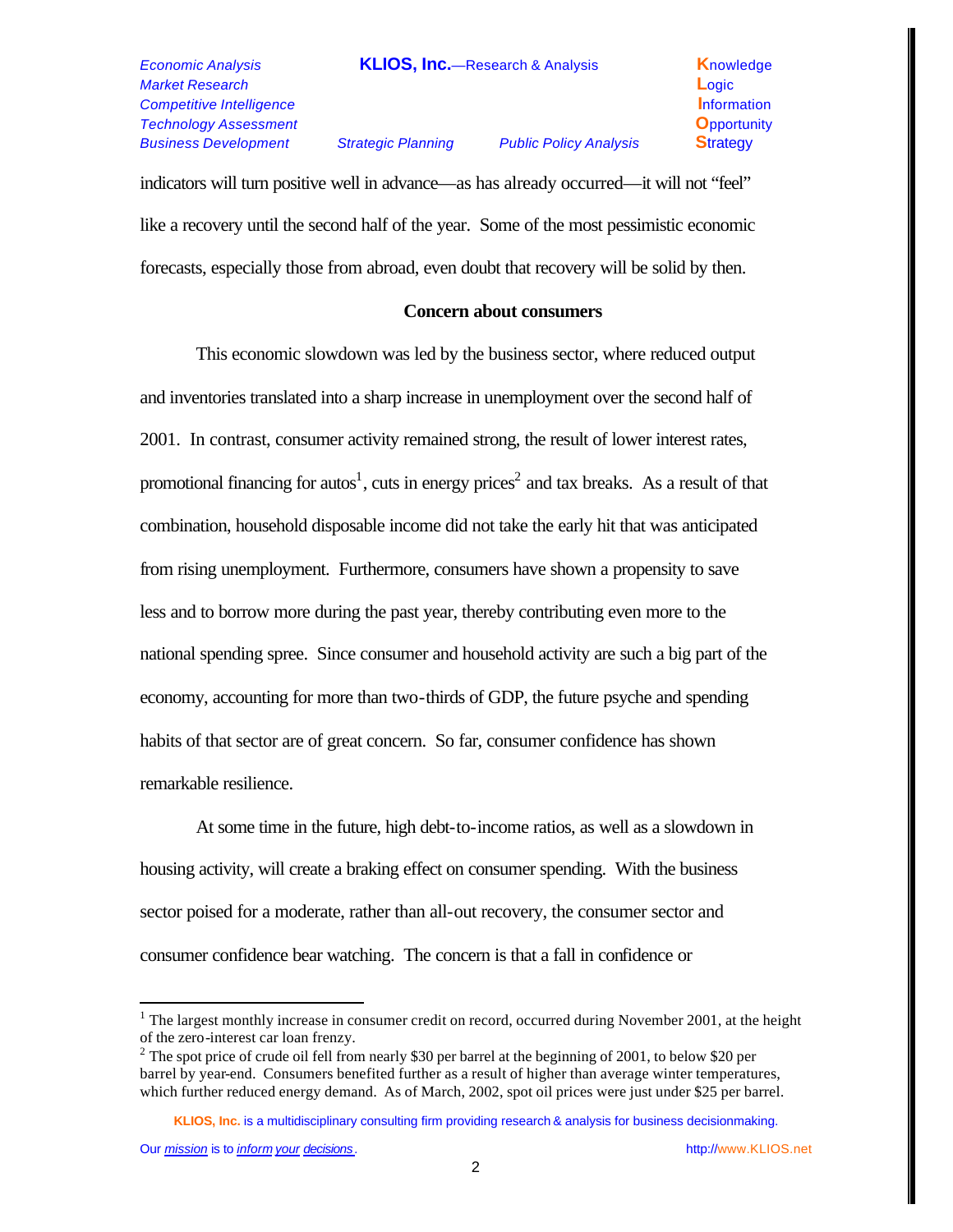*Market Research* **L**ogic *Competitive Intelligence* **Information Information** *Technology Assessment* **O**pportunity *Business Development Strategic Planning Public Policy Analysis* **S**trategy

retrenchment of consumers (such as a rise in credit card rates might precipitate) could not only hinder the pace of recovery, but also cause the dreaded "double dip" recession.

### **Intermediate Outlook: Weak to moderate business gains for the year**

Looking beyond the consumer, businesses have responded as expected to weak profits, uncertainty over future conditions and Fed easing. Last year, manufacturers led the way in response to slower sales, as the first to cut output in order to reduce inventory oversupply. Subsequently, they proceeded to reduce staff and close plants, to reduce operating expenses, as demand for exports and intermediate goods continued to slow. The decline in manufacturing output during 2001 was half again as large as the manufacturing sector's contraction during the 1990-91 recession.

Later, temporary staffing agencies, business service providers and transportation companies exhibited the first signs of sluggishness on the service side of the economy. Commercial real estate, banking, telecoms, utilities—and finally travel and tourism (dramatically, post-September 11)—all followed into declining territory, at different times during the second half of 2001. After September 11, the question of whether Fed easing alone would have been sufficient to avert a full-blown economic contraction became a moot issue.

At the same time, the high-tech sector experienced nothing less than a meltdown last year. That was partly as a result of "irrationally exuberant" valuations for early-stage dot-com startups (with high debt-loads and no profits) and overreaching telecoms (which overpaid at auction for rights to the digital spectrum, especially in Europe), but also perhaps, through "guilt by association." Despite the dot-com bust, the dramatic

**KLIOS, Inc.** is a multidisciplinary consulting firm providing research & analysis for business decisionmaking. Our *mission* is to *inform your decisions .* http://www.KLIOS.net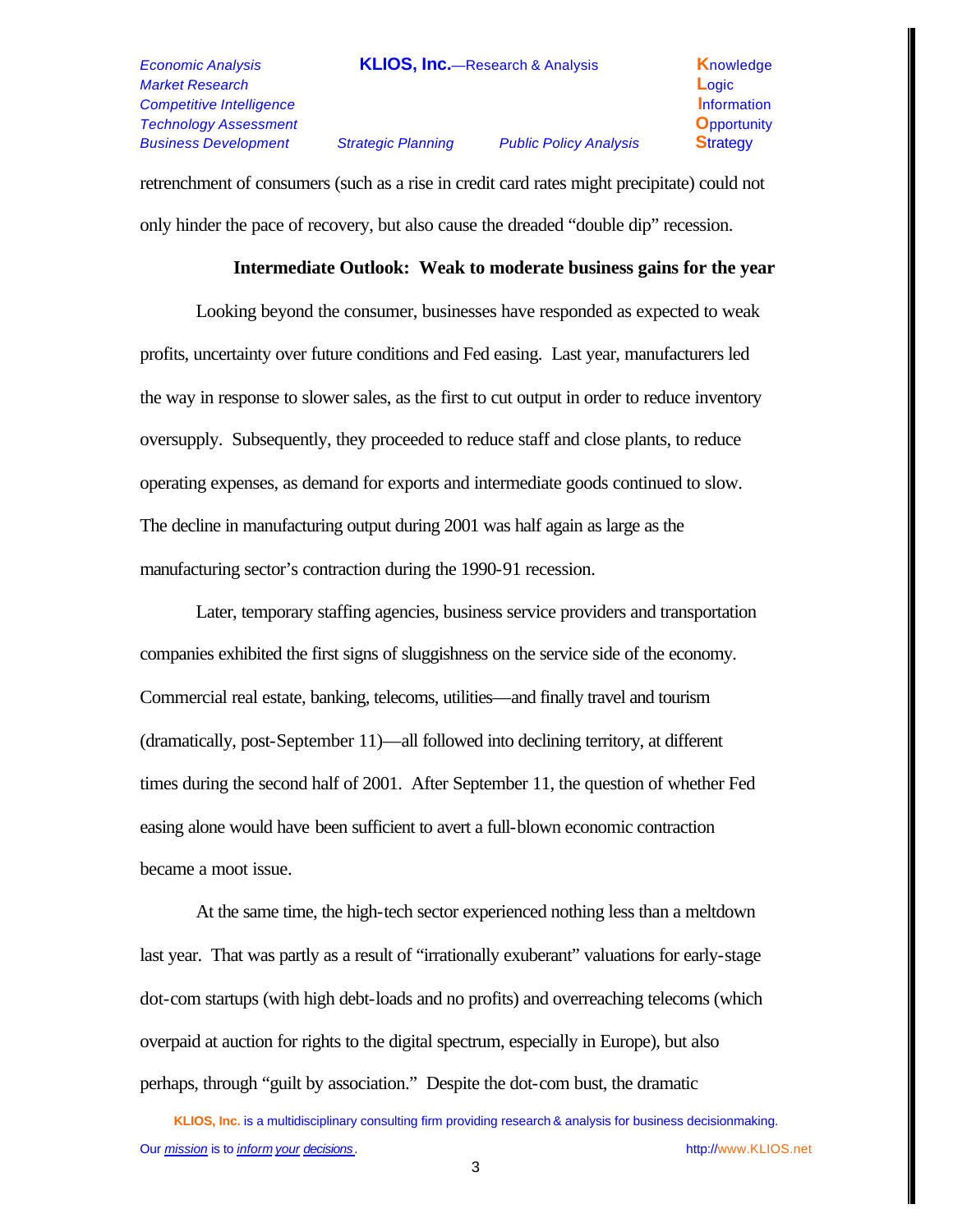# *Market Research* **L**ogic *Competitive Intelligence* **Information Information** *Technology Assessment* **O**pportunity *Business Development Strategic Planning Public Policy Analysis* **S**trategy

retrenchment that continues to occur in the venture capital industry represents an overreaction. There is much evidence to suggest that the United States' economy did experience a "Technology Revolution" of sorts during the past decade —that is, an increase in productivity, as a result of business investment in computers and related equipment (i.e., everything from automated cash registers and small business accounting software to state-of-the-art manufacturing equipment).

Continued productivity gains, lower interest rates and inventory adjustments are at the root of this economic recovery. What is missing—i.e., strong exports—and what is unclear—i.e., sustained consumer participation—are the elements that would otherwise kick-start the rebound. Enhanced productivity means that once inventory overstocks are depleted, companies can increase output in the near-term without an immediate increase in hiring—indeed, while unemployment continues to rise. With concern looming about the consumer sector and with much of the rest of the developed world also muddling along near the bottom of the business cycle—and with a strong trade-weighted dollar further tempering demand for US exports—business expansion plans over the next year will be conservative.

A corollary to the outlook for modest expansion is that the level of business investment will remain lower than during the Nineties. Companies continue absorbing the productive capacity put in place during that period, along with the corresponding increase in corporate debt. Beyond the short-term, as the recovery continues, companies will increase output without increasing investment—first by restoring furloughed capacity and later through a gradual resumption of hiring. As a consequence, investment

**KLIOS, Inc.** is a multidisciplinary consulting firm providing research & analysis for business decisionmaking. Our *mission* is to *inform your decisions .* http://www.KLIOS.net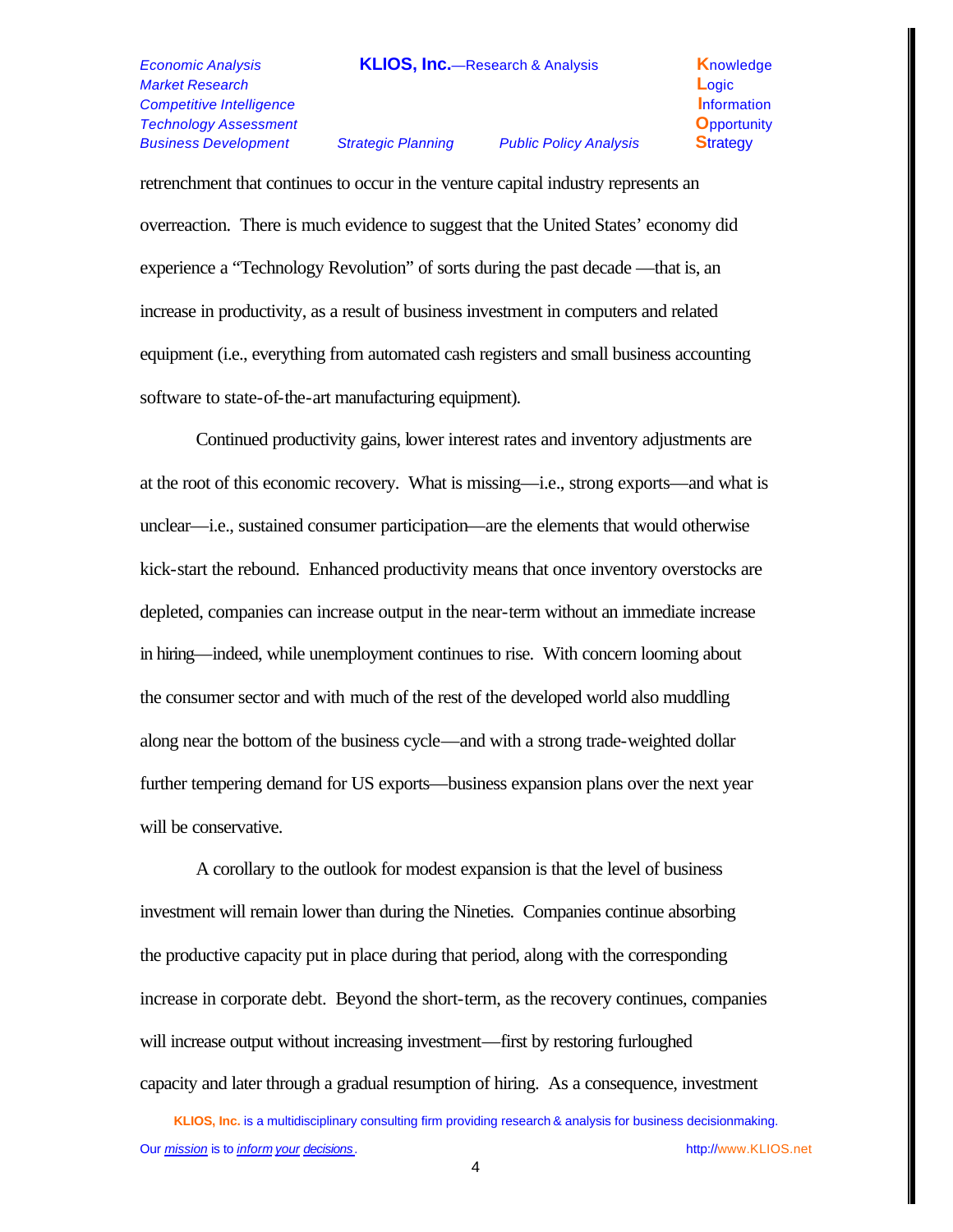*Market Research* **L**ogic *Competitive Intelligence* **Information Information** *Technology Assessment* **O**pportunity *Business Development Strategic Planning Public Policy Analysis* **S**trategy

*Economic Analysis* **KLIOS, Inc.**—Research & Analysis **K**nowledge

levels will remain modest. That phenomenon, in combination with weak corporate profits, implies a slow recovery for equity markets.

Weak demand was a factor well in advance of the Fed's last rate cut, to 1.75 percent, last December 11, the eleventh drop of the year. The weaker stimulative influence of late-cycle (as opposed to early) interest rate cuts is as important in interpreting the Federal Reserve's recent monetary policy decisions, as is the fear of inflation—which is low and is expected to remain low, given the excess in productive capacity and synchronized weakness in employment and output around the developed world. Unless inflation accelerates dramatically—very unlikely at this time, even with a rise in energy prices and unrest in the Middle East—expect the Fed to maintain a neutral stance rather than either tightening or easing. The Fed is in a position where looser monetary policy is unwarranted, given signs of an economic rebound, while tighter policy could crimp the expansion.

#### **Longer-term: Risks from debt, the strong dollar and trade imbalance**

At present, all systems appear "go," for a modest recovery in the US, as economic activity resumes a slow pace of growth after corporate balance sheet adjustments resulting from debt refinancing and inventory adjustment. The seeds of recovery were planted through monetary policy in combination with fiscal stimulus. Consumers are unlikely to spoil the recovery, but they may not contribute much, either, during the next six to nine months, while levels of unemployment and household debt remain high. The rebound will vary by sector—right now, it appears that defense-related industries will see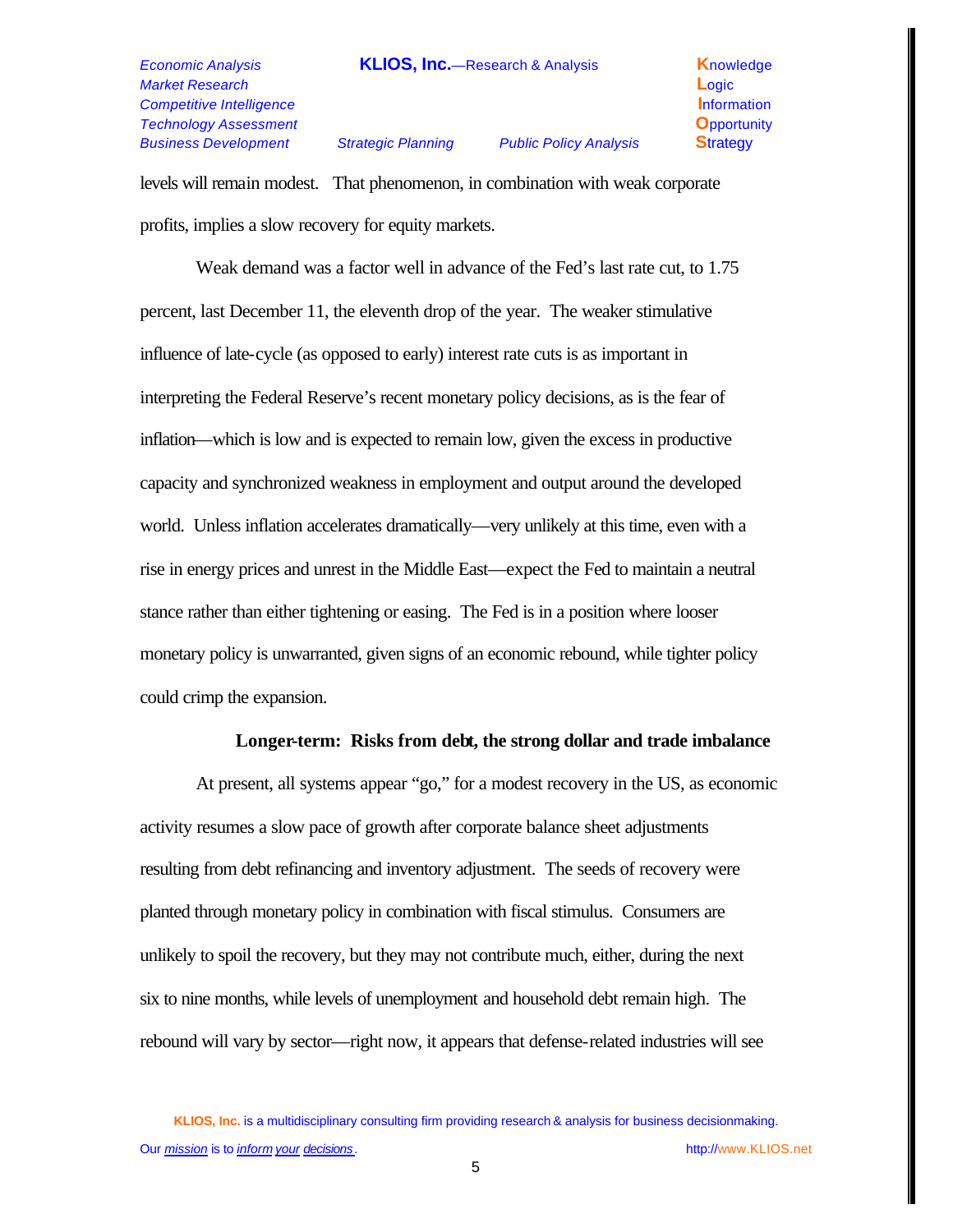# *Market Research* **L**ogic *Competitive Intelligence* **Information Information** *Technology Assessment* **O**pportunity *Business Development Strategic Planning Public Policy Analysis* **S**trategy

the strongest gains, while tourism and travel continue to experience aftershocks from September 11, and high-tech remains hungover from the Go-Go Nineties.

Without households and consumers to drive the economy forward—an important component of domestic demand—many companies traditionally turn to international trading partners to take up the slack. However, most of the developed world is also at the bottom of the business cycle—an unusual coincidence. US exports are further restrained by the relative strength of the dollar against the currencies of major trading partners.

A number of factors contribute to the current strength of the trade-weighted dollar, including the United States' current account imbalance, with imports running far ahead of exports, and global insecurity in the wake of September 11, whereby the dollar is regarded as a safe haven for foreign investors.

Eventually, however, the ability to run current account deficits, like other borrowing, will cease. An exchange-rate adjustment in which the dollar falls against foreign currencies at the same time as some of those economies recover, would not necessarily be a bad thing. The likely corresponding increase in exports and decrease in imports would shore up the recovery abroad while providing additional—much-needed outlets for US goods and services, especially manufactured goods. That would be a far better outcome than continued growth of the current account deficit, which could lead foreigners to dump US assets at some time in the future.

### **Risks: Federal spending, security and interest rates**

For the time being, Washington and the nation continue to concentrate on the war on terrorism. The focus of the President's budget is homeland security and national